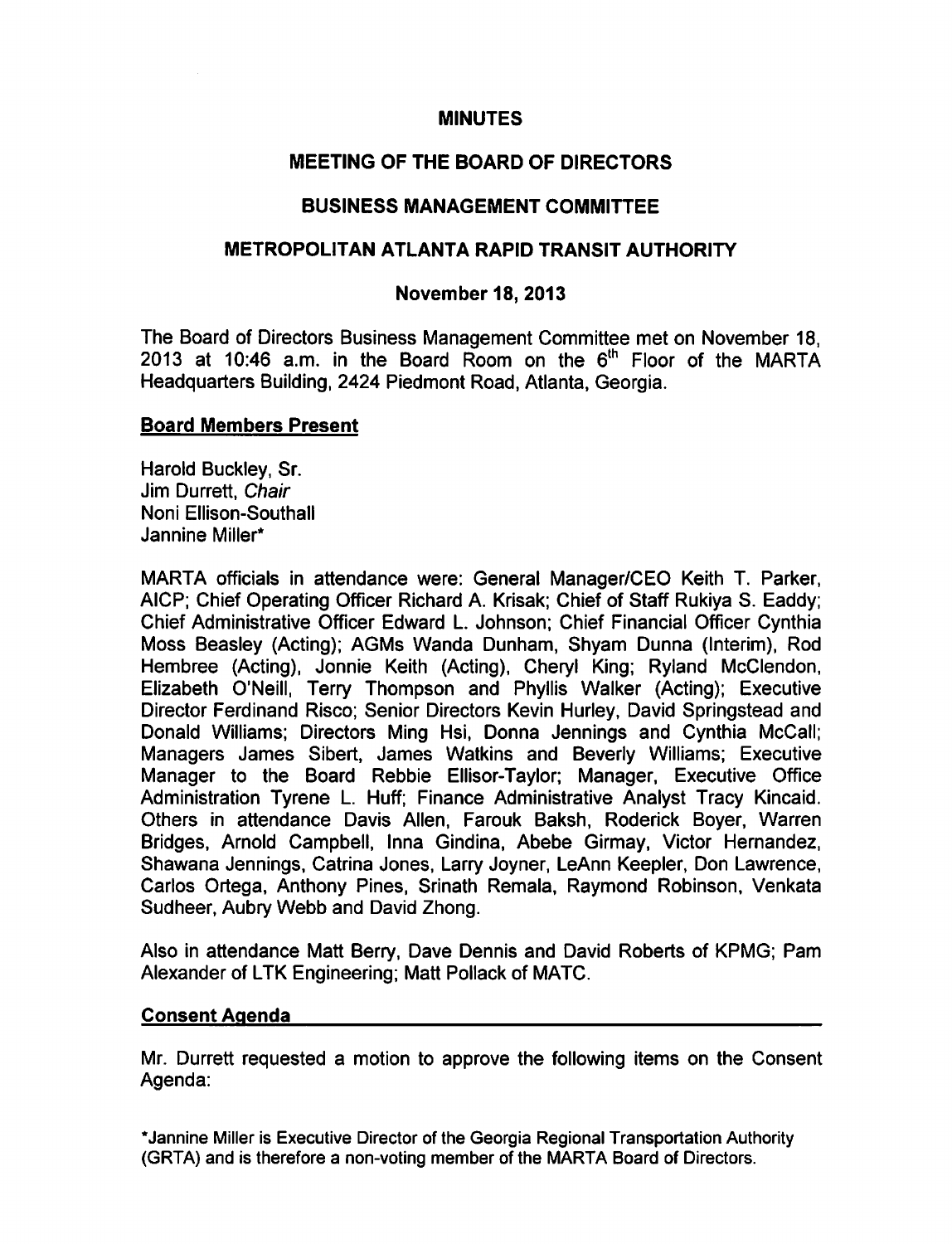- a. Approval of the October 21, 2013 Business Management Committee Meeting Minutes
- b. Resolution Authorizing Award of a Contract for Vending Services for the MARTA Headquarters Building and Satellite Facilities - RFP29044
- c. Resolution Authorizing Solicitation of Proposals to Procure a Software Solution for a Risk Management Information System (RMIS), Including Licensing and Maintenance Agreements, RFP 30681
- d. Resolution Authorizing the Solicitation of Proposals for the Procurement of MARTA's Employee Assistance Program (EAP) Provider RFP P31746

On motion by Mrs. Southall seconded by Mr. Buckley, the Consent Agenda was unanimously approved by a vote of 3 to 0, with 3 members present.

## Individual Agenda

## Resolution Amending the MARTA Non-Represented Pension Plan

Mrs. O'Neill presented this resolution for Board of Directors' approval authorizing the General Manager/CEO or his delegate to amend the Non-Represented Pension Plan so as to clarify the definition of compensation to ensure that the lump sum payment to employees in December 2013 is excluded as compensation for pension purposes (Section 1.10), to close the Plan to newly hired Transit Police at a date certain during calendar year 2014, such date to be determined by the General Manager (Section 2.01) and to authorize various other administrative changes as approved by the Management Pension Committee.

On motion by Mrs. Southall seconded by Mr. Buckley, the resolution was unanimously approved by a vote of  $3$  to  $0$ , with  $3$  members present.

## Resolution Authorizing the Replacement of MARTA's Excess Operating Property and Liability Insurance Program for 2014

Mrs. Jennings presented this resolution for Board of Directors' approval authorizing the authorizing the General Manager/CEO or his delegate to effect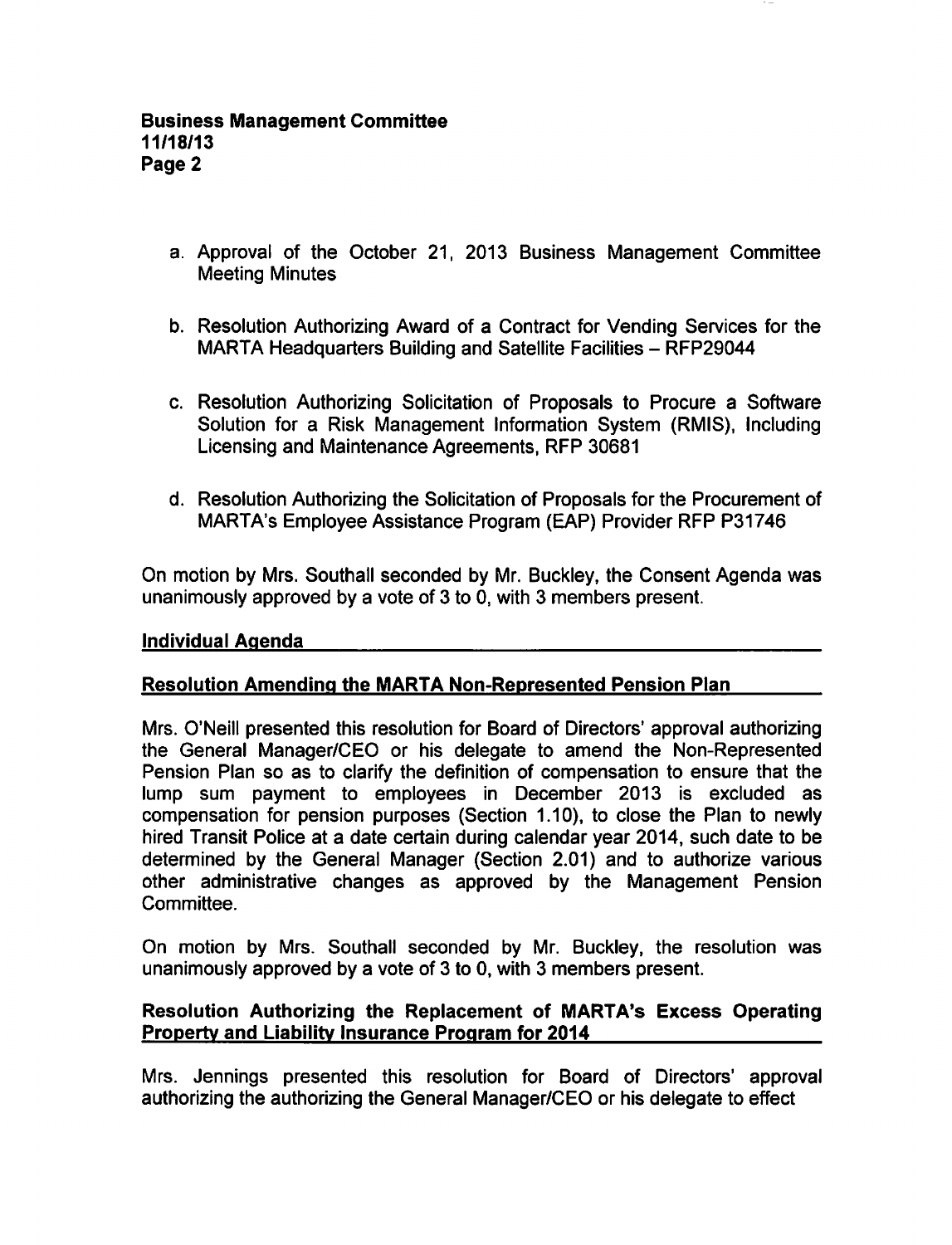placement of MARTA's excess operating property and liability insurance coverage for a period of one year effective January 1, 2014 to January 1, 2015 based on the proposals received by MARTA's insurance broker of record, MARSH USA, for a total program cost not to exceed \$3,336,750.

On motion by Mr. Buckley seconded by Mrs. Southall, the resolution was unanimously approved by a vote of 3 to 0, with 3 members present.

## Resolution Authorizing the Solicitation of Proposals for MARTA to Compete Human Resources and Payroll Functions, Request for Proposals Number P31773

Mr. Allen presented this resolution for Board of Directors' approval authorizing the General Manager/CEO or his delegate to solicit proposals for comprehensive Human Resources (HR) and Payroll optimization for the Departments of Human Resources and Finance.

#### Comprehensive HR/Payroll Optimization Initiative

- $\bullet$  Initiative Objective: Explore optimization of HR & Payroll functions to improve performance and reduce costs
- In-scope processes include:
	- Time and attendance
	- Payroll processing
	- Benefits administration
	- $\circ$  Recruiting and staffing
	- Employee records and data management
- Initiative Accomplishments To Date
	- Verified baseline costs
	- Identified potential internal efficiencies
	- Documented in-scope processes
	- Conducted market assessment and hosted vendor showcase
	- Executive Steering Committee approved Board request for RFP Development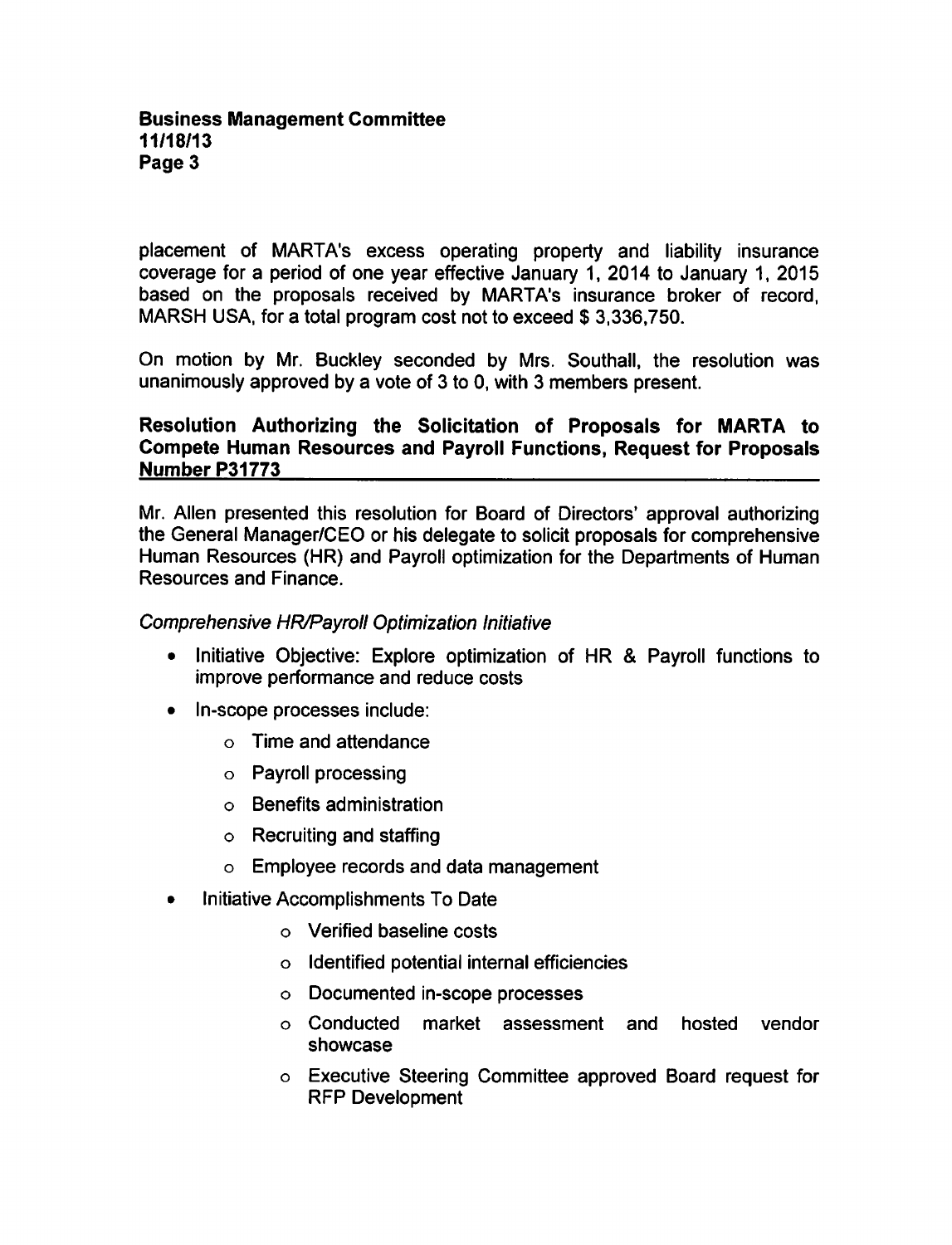- RFP will request both comprehensive pricing and perfunction pricing to enable MARTA to potentially source HR/Payroll activities holistically or as individual functions
- Factors to Consider  $\bullet$ 
	- Retained Functions/Processes
		- Retain control and knowledge
		- $\blacksquare$ Reduce risk
	- Sourced Functions/Processes
		- Improve capability
		- Work rule flexibility
		- **Increase innovation**
		- **Enhance agility**
		- Focus on core business  $\blacksquare$
		- Reduce costs  $\blacksquare$
	- Factors will be thoroughly evaluated and considered after receiving detailed solutions from vendors through the RFP process
- Potential Optimization Benefits  $\bullet$ 
	- Reduce costs, improve efficiency and improve quality of internal employee customer service
	- Allow MARTA to better focus on core operational functions
	- Enable HR and Finance staff to shift their focus from performing administrative and transactional work activities to efforts around the human capital strategic transformation effort
- Potential Optimization Risks  $\bullet$ 
	- May cause reduction in internal HR and Payroll competencies should MARTA decide to bring functions in-house at a later date
	- Reduce MARTA's control over required business support functions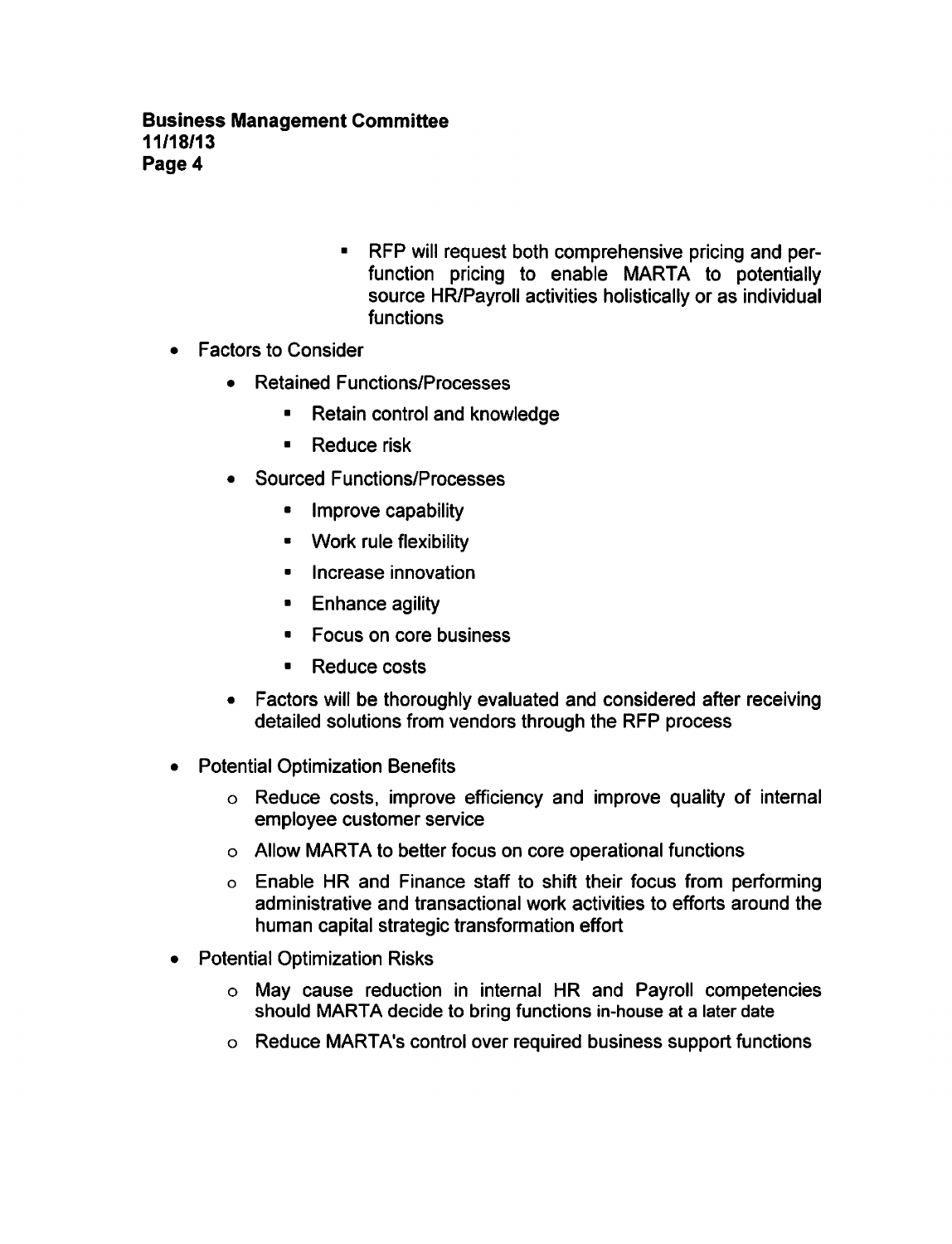- Recommended Next Step  $\bullet$ 
	- Develop and Issue RFP (eventual decision to source is contingent on resulting proposals)
	- $\circ$  Developing and Releasing the RFP will enable MARTA to:
		- **If identify multiple solutions**
		- Determine real time MARTA-specific market costs to compare with current internal costs
		- Evaluate multiple solutions and associated benefits and risks
		- Develop detailed business case comparing quantitative/qualitative benefits and risks
		- Demonstrate due diligence to all stakeholders, internal and external

Mr. Durrett asked about the timeline.

Mr. Allen said if approved the RFP will be released in the January-February 2014 timeframe  $-$  it will be out for 6-8 weeks. Staff will bring it back before the Board for final approval.

On motion by Mr. Buckley seconded by Mrs. Southall, the resolution was unanimously approved by a vote of 3 to 0, with 3 members present.

## Resolution Authorizing the Execution and Delivery of Documents Relating to the Termination of Existing Interest Rate Swap Agreements and Authorizing the Officers of the Authority to Execute Agreements Deemed Necessary or Advisable to Terminate the Agreements

Mrs. Beasley presented this resolution for Board of Directors' approval authorizing the General Manager/CEO or his delegate to execute the termination of the basis swaps in whole or in part, as market conditions arise to terminate at or below the current \$15 million Swap Reserve balance.

Mr. Durrett said this is a very prudent action.

On motion by Mr. Buckley seconded by Mrs. Southall, the resolution was unanimously approved by a vote of 3 to 0, with 3 members present.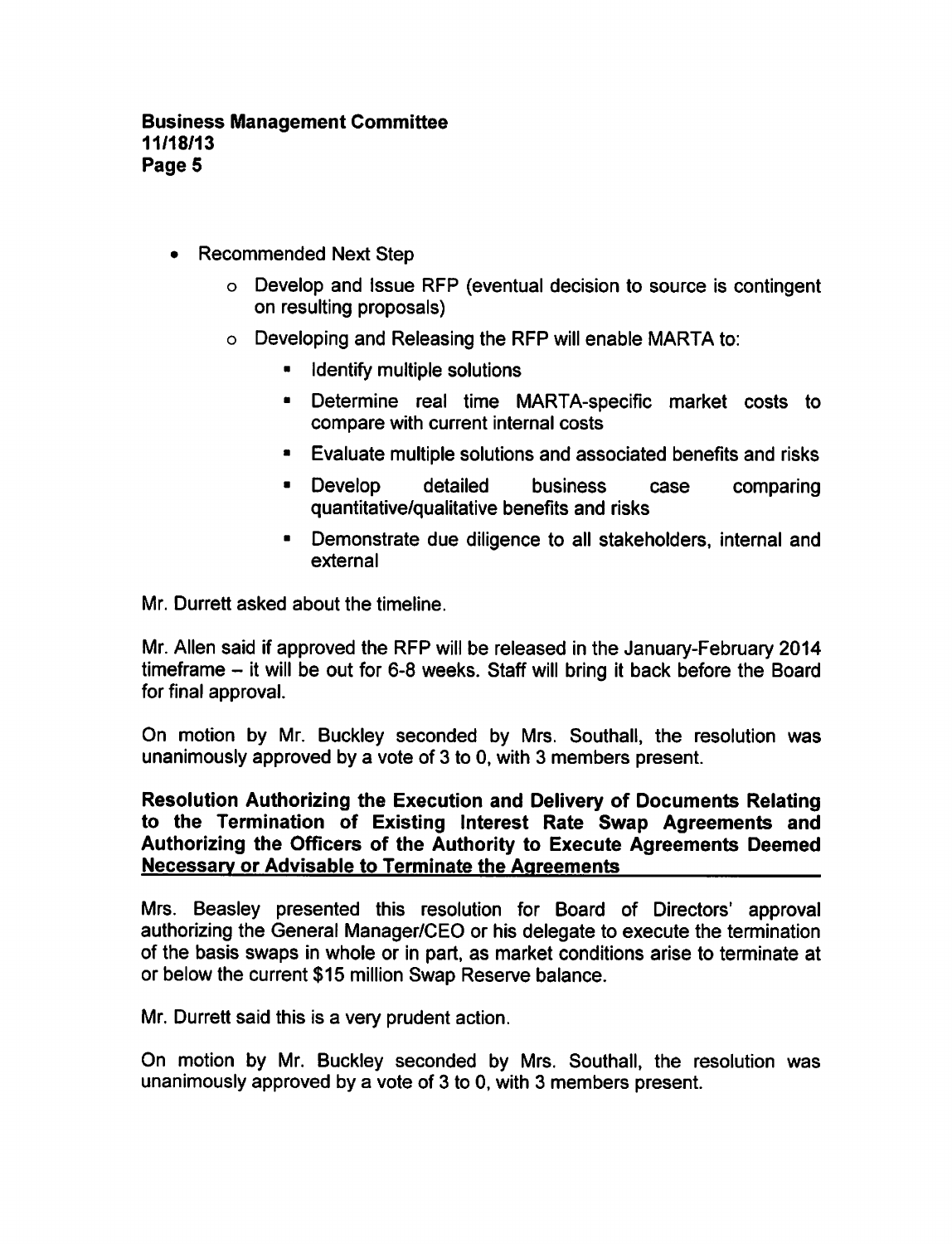# Briefing - September Year-to-Date FY 2014 Budget Variance Analysis and Performance Indicators

Mrs. Beasley briefed the Committee on the September Year-to-Date (YTD) FY 2014 Budget Variance Analysis and Performance Indicators.

Overview - September 2013

- $\geq$  During the month of September, total net revenues were \$3.3M or 10.1% greater than budget (favorable) due to a favorable variance of \$2M in Title Ad Valorem Tax and a favorable variance of \$1.2M in Passenger Revenue due to ridership being 6.7% higher than projections
- $\geq$  Also during the month total net expenses were \$1.8M, or 5.1%, less than budget (favorable) primarily due to:
	- 1) A favorable variance of \$1.4M or 13.6%, in Benefits primarily attributed to pensions being less than planned and vacancies
	- 2) A favorable variance of \$0.7M or 3.8% in Salaries due to vacancies
	- 3) A favorable variance of \$0.6M or 25.3% in Contractual Services due to favorable variances in the management consultants and software maintenance application accounts due to timing differences
	- 4) This was offset by an unfavorable variance of \$1.1 M or 25.2% in Capital Charges due to less time being charged to capital as scheduled

Year-to-Date Operating Revenues

- $\triangleright$  On a September year-to-date-basis, actual Revenues were favorable by \$4.5M or 4.6%
- $\triangleright$  Of this amount, Title Ad Valorem Tax was favorable by \$4.5M and Passenger Revenue was favorable by \$1.1 M or 3.1% due to ridership being 2.5% higher than projections
- $\geq$  This favorable variance was offset by Sales Tax Revenue of \$1.1 M or 2.6% due to under-performing relative to plan on an September YTD basis as forecasted by the Georgia State Economic Forecasting Center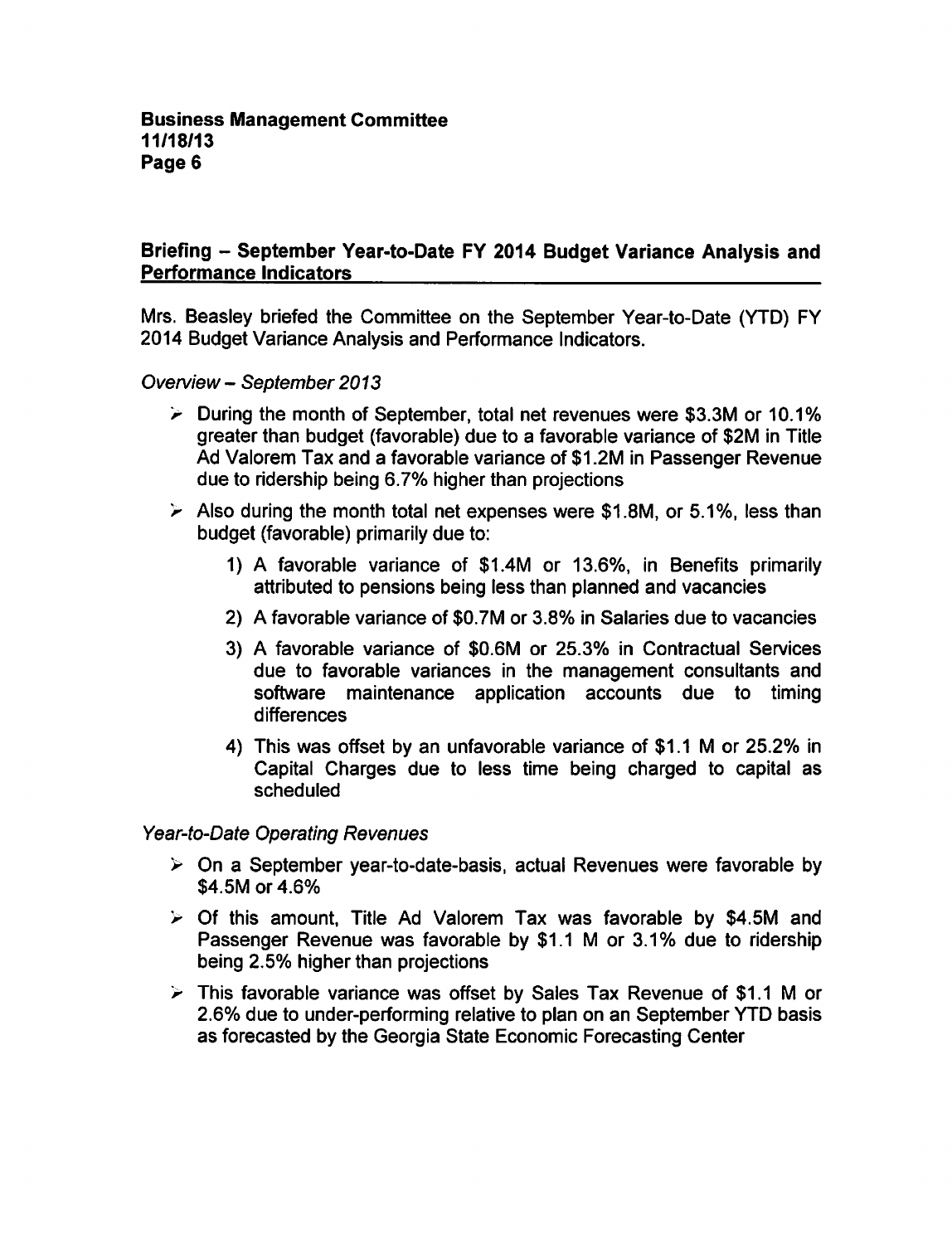#### Year-to-Date Budget vs. Actual Expense Performance

- $\geq$  On a September year-to-date basis, net operating budget expenses were under budget (favorable) by \$11.8M or 11.1% primarily due to the combined effects of the following:
	- $\circ$  Salaries & Wages were favorable by \$4.2M or 7.8% on a September year-to-date basis
	- Overtime Expenses were \$1.3M or 25.2% over budget which is an offsetting impact of the vacancies
	- Benefits were under budget by \$4.6M or 14.3% primarily due to pensions being less than planned and vacancies
	- Contractual Services were \$2.3M or 29.0% under budget (favorable)
	- CNG Fuel was right on target; however, though fewer miles and dekatherms were consumed the savings was offset by the higher unit cost
	- Diesel Fuel was \$0.3M or 9.3% under budget due to running fewer miles than planned
	- o Other Materials & Supplies were favorable by \$0.4M or 5.5% primarily due to Breeze Card inventory not being expensed as scheduled due to a timing difference
	- o Other Non-Labor charges were \$1.6M or 19.2% under budget (favorable)
	- $\circ$  Capital charges were 1.9% under budget due to less time being charged to Capital as scheduled

#### FY14 1st Quarter vs. FY13 1st Quarter Actual Revenue Performance

- $\ge$  On a 1st Quarter year-over-year basis, actual Revenues were favorable by \$2M or 2%
- $\triangleright$  This favorable variance was primarily attributable to Title Ad Valorem Tax, which was favorable by  $$4.5M -$  which was offset by the unfavorable variances in Sales Tax Revenue and Federal Assistance Revenue of \$0.8M and \$1.9M, respectively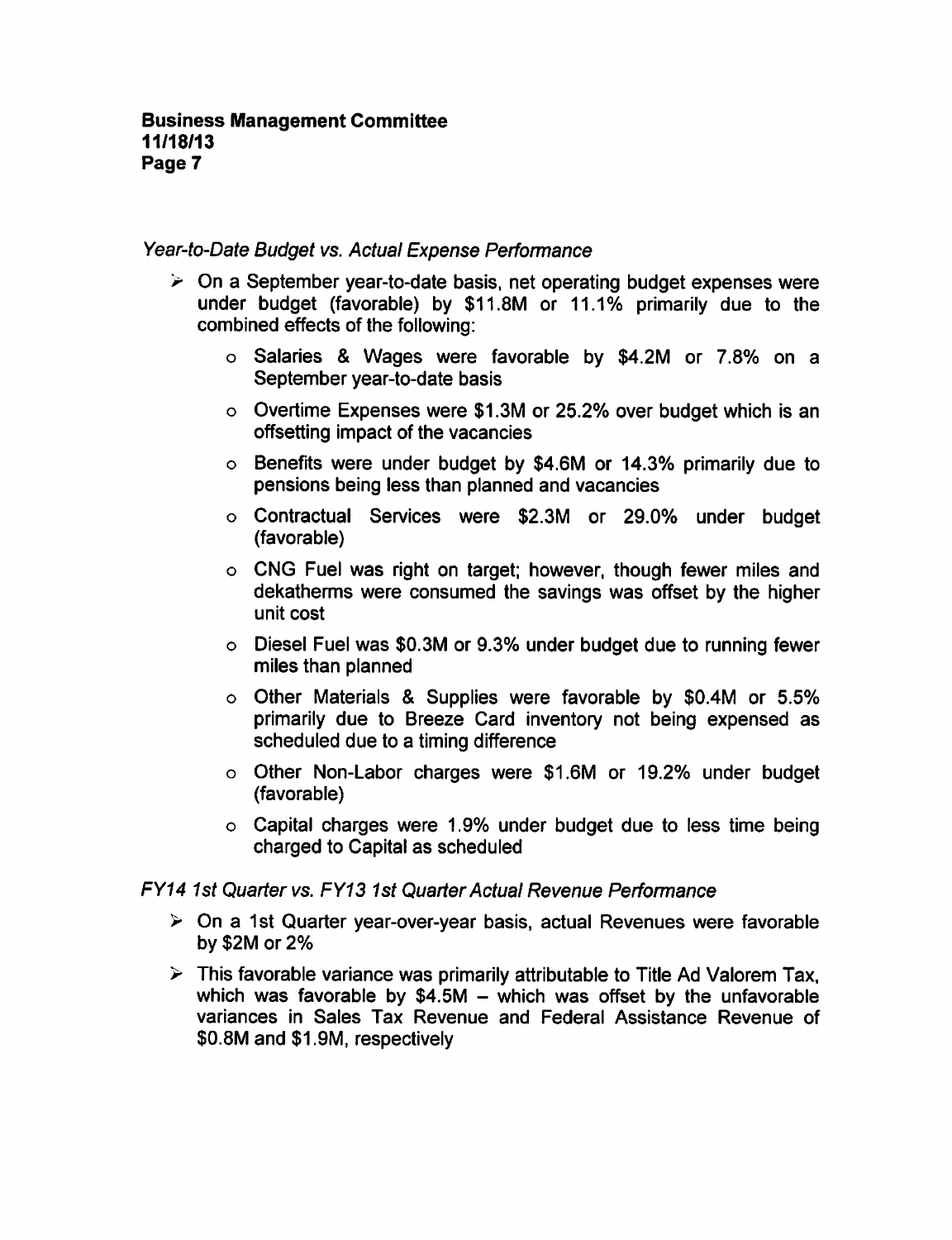FY14 1st Quarter vs. FY13 1st Quarter Actual Expense Performance

 $\ge$  On a 1st Quarter year-over-year basis, net operating expenses were favorable by \$3.7M or 3.8%

# Sales Tax Subsidy

- $\triangleright$  The Year-to-Date actual Net Operating Surplus of \$9.6M requires a sales tax subsidy of 38.6% which is favorable to the budget
- $\triangleright$  The Annual Budgeted Sales Tax Subsidy is 58.2%

# Performance Indicators Highlights

- $\triangleright$  Small improvements in Bus On-Time Performance (OTP)
- $\triangleright$  Bus Mean Distance Between Failure (MDBF) is improving and on an upward trend since June  $-$  the Authority anticipates the trend to continue with the arrival of its new fleet
- $\triangleright$  Mobility OTP is down

# Briefing - Title VI Status - Service and Fare Policies

Ms. King briefed the Committee on Title VI Status - Service and Fare Policies.

# Compliance with Title VI of the 1964 Civil Rights Act

- MARTA receives FTA funding and follows the mandates of the Act
- The act prohibits discrimination in our programs or activities on the basis of race, color or national origin
- On October of 2012, FTA revised Circular 4702.1 B which requires submittal of a triennial Title VI Program update
- On March 28, 2013, MARTA submitted its 2013 Title VI Program update
- On May 24, 2013, FTA placed MARTA's Title VI Program in an "Extended Review" status
- The "Extended Review" period will expire on March 14, 2014
- Resubmittal of MARTA's report will reflect compliance with the revised circular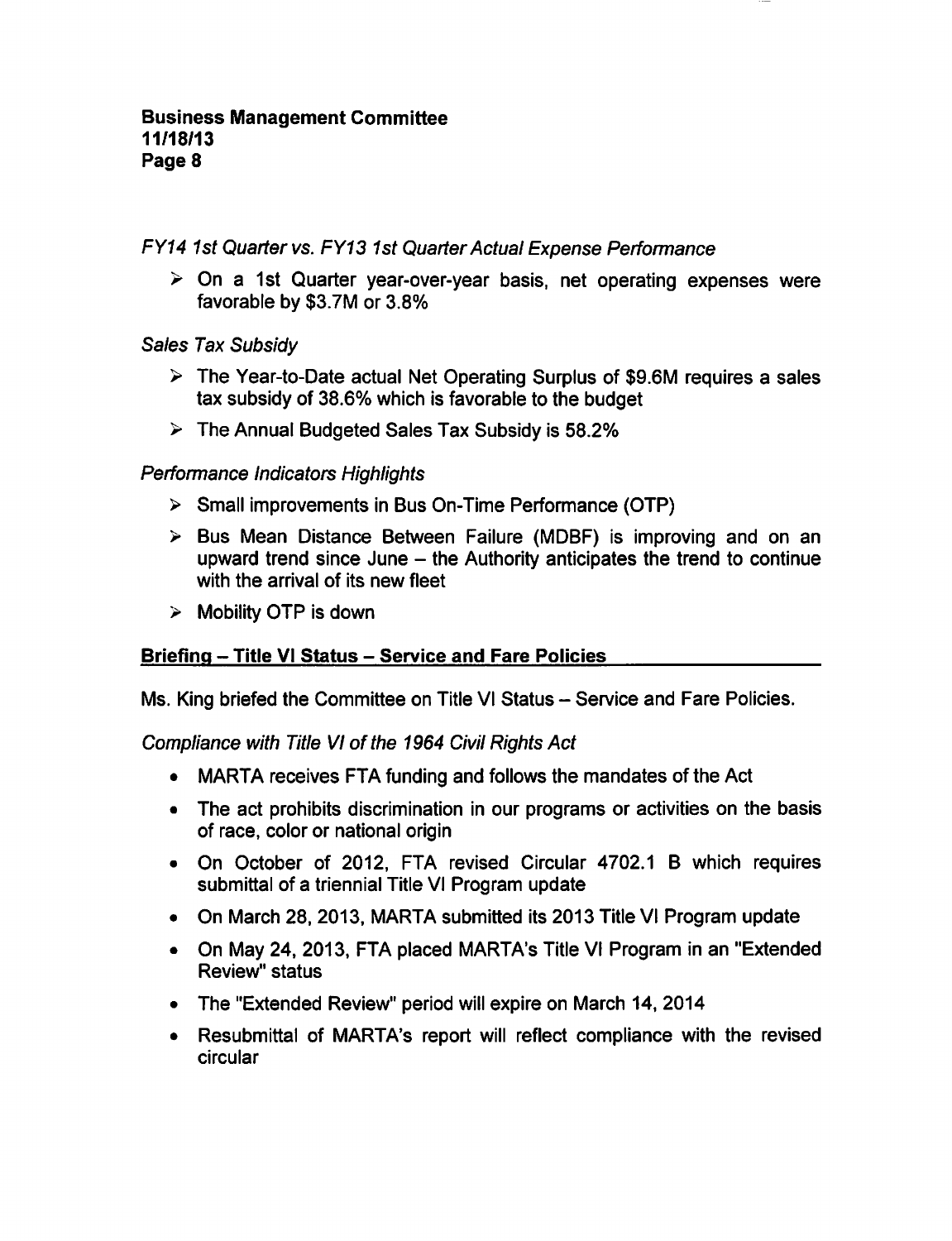## Requirements of the New Circular

- Transit Agencies must develop policies for:
	- Major Service Changes
	- Disparate Impact
	- Disproportionate Burden
- Also required:
	- $\circ$  Evidence of a public engagement process for setting these policies
	- Board meeting minutes and/or resolutions demonstrating policy approval

# **FTA Review of MARTA's Submittal**

- FTA April 2013 review letter requested:
	- Procedures/Policies for evaluating Service and Fare changes
	- Assessment of the potential impact on Title VI communities
- Review with the public

## Overview of Service Change Policy

- Based on adopted service standards
- Defines major service changes:
	- New bus route (initial service alignment and headways)
	- Addition or deletion of directional miles to route
	- Discontinuation of any non-demonstration bus service
	- Changes causing more than 25% reduction in provided daily trips
	- $\circ$  The extension of any rail line
	- Discontinuation of current rail services to any rail station
	- Discontinuation of any bus/rail services on any service days

# Overview of Disparate Impact Policy - Service

To be conducted when major service changes may result in adverse effects on minority populations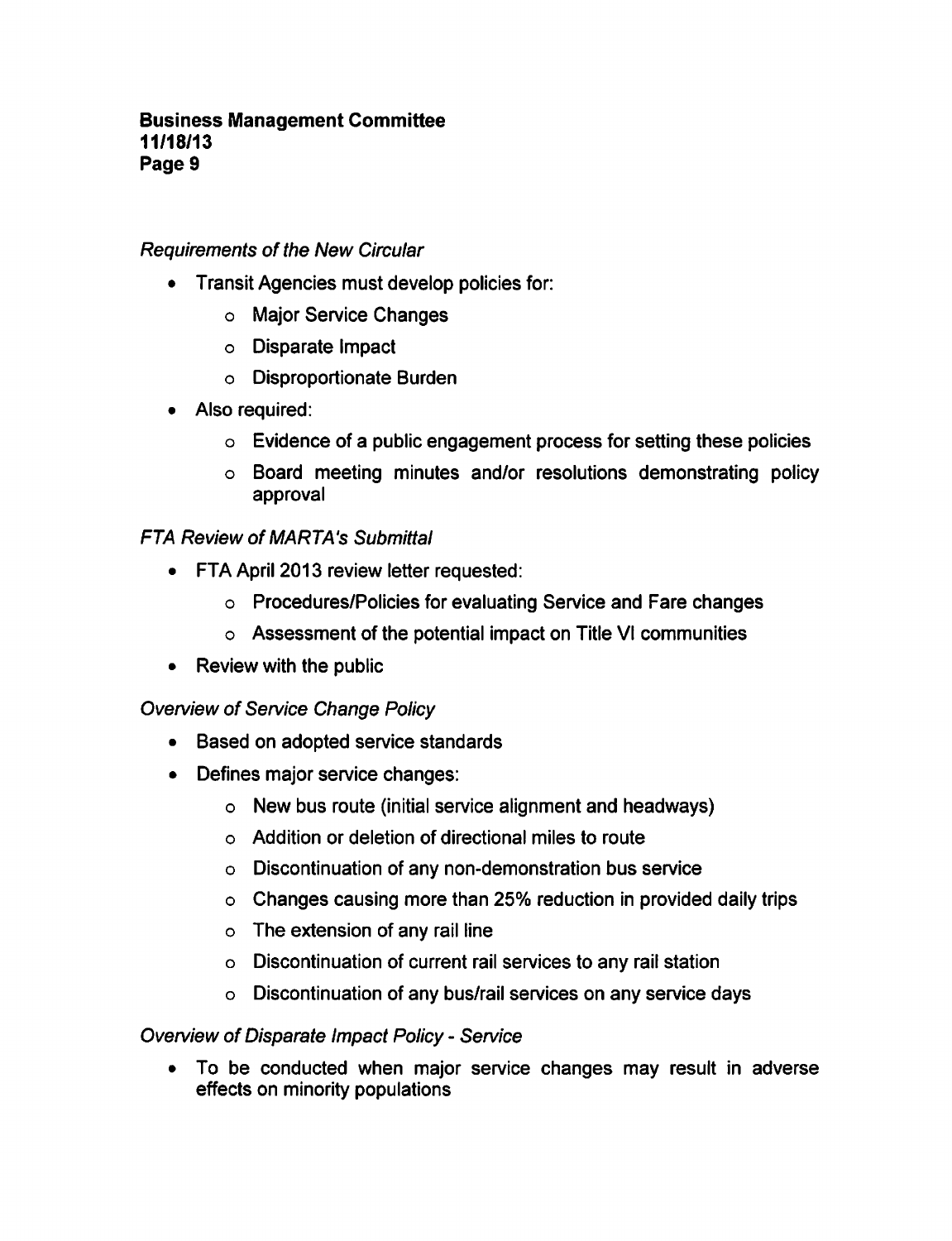- $\bullet$  A Disparate Impact exists if:
	- There are differences between affected minority and non-minority census populations; calculations are set out in the policy
	- There are differences between affected minority and non-minority ridership; calculations are set out in the policy
	- Impacts will be addressed as complete set of major service changes

# Overview of Disproportionate Burden Policy-Service

- To be conducted when a major service change may result in adverse effects on low-income populations
- $\bullet$  A Disproportionate Burden exists if:
	- o There is a difference between affected low-income and non-low income census populations; calculations are set out in the policy
	- There are differences between affected low-income and non-low income ridership; calculations are set out in the policy
	- Burdens will be addressed as complete set of major service changes

## Overview of Proposed Fare Policy

- Guiding principles for compliance with the MARTA Act and Title VI:
	- $\circ$  Maintenance of a flat-fare policy with free transfers using Breeze media; variable based fares may be considered in the future
	- Maximize ridership through customer satisfaction and appeal to new riders
	- Maximize revenue through encouragement of stored value on Breeze Cards
	- Reward frequent ridership through discounts for multi-trips
	- o Satisfy Title VI principles through equitable application of fares so as not to burden or impact protected populations
	- $\circ$  Implement meaningful public engagement in the decision-making process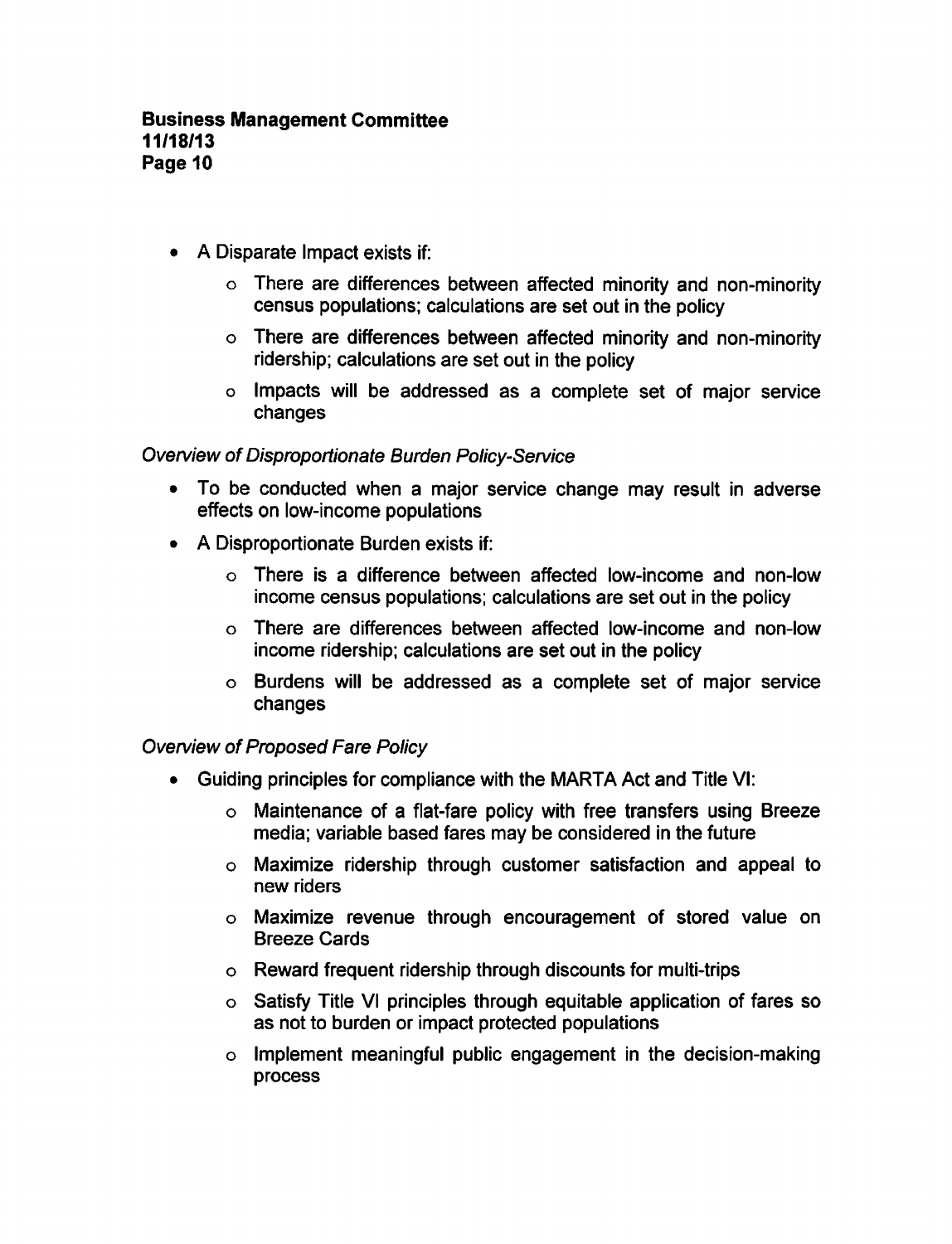- Base fare and other major fare payment methods are subject to Boardapproved changes
- Base fare is to be tied to the consumer price index CPI (recalculated every other year)
- If the CPI decreases, MARTA's base fare will not decrease
- An equity data analysis will be conducted in accordance with methods in the policy

# Overview of Disparate Impact Policy - Fare

- To be conducted when a fare change may result in adverse effects on minority populations
- $\bullet$  A Disparate Impact will be assessed:
	- $\circ$  If the percentage increase in fare for a particular fare payment method is more than 5.0% greater than the general percentage increase
	- $\circ$  If the minority population's usage proportion for that fare payment is greater than the general riding population's usage
	- $\circ$  The statistical test is set out in the policy

## Overview of Disproportionate Burden Policy - Fare

- To be conducted when a fare change may result in adverse effects on low-income populations
- A Disproportionate Burden will be assessed:
	- $\circ$  If the percentage increase in fare for a particular fare payment method is more than 5.0% greater than the general percentage increase
	- $\circ$  If the analysis shows that the low-income population's usage proportion for that fare is greater than the general riding population's usage
	- $\circ$  The statistical test is set out in the policy

# Public Engagement

• Policies shared with the public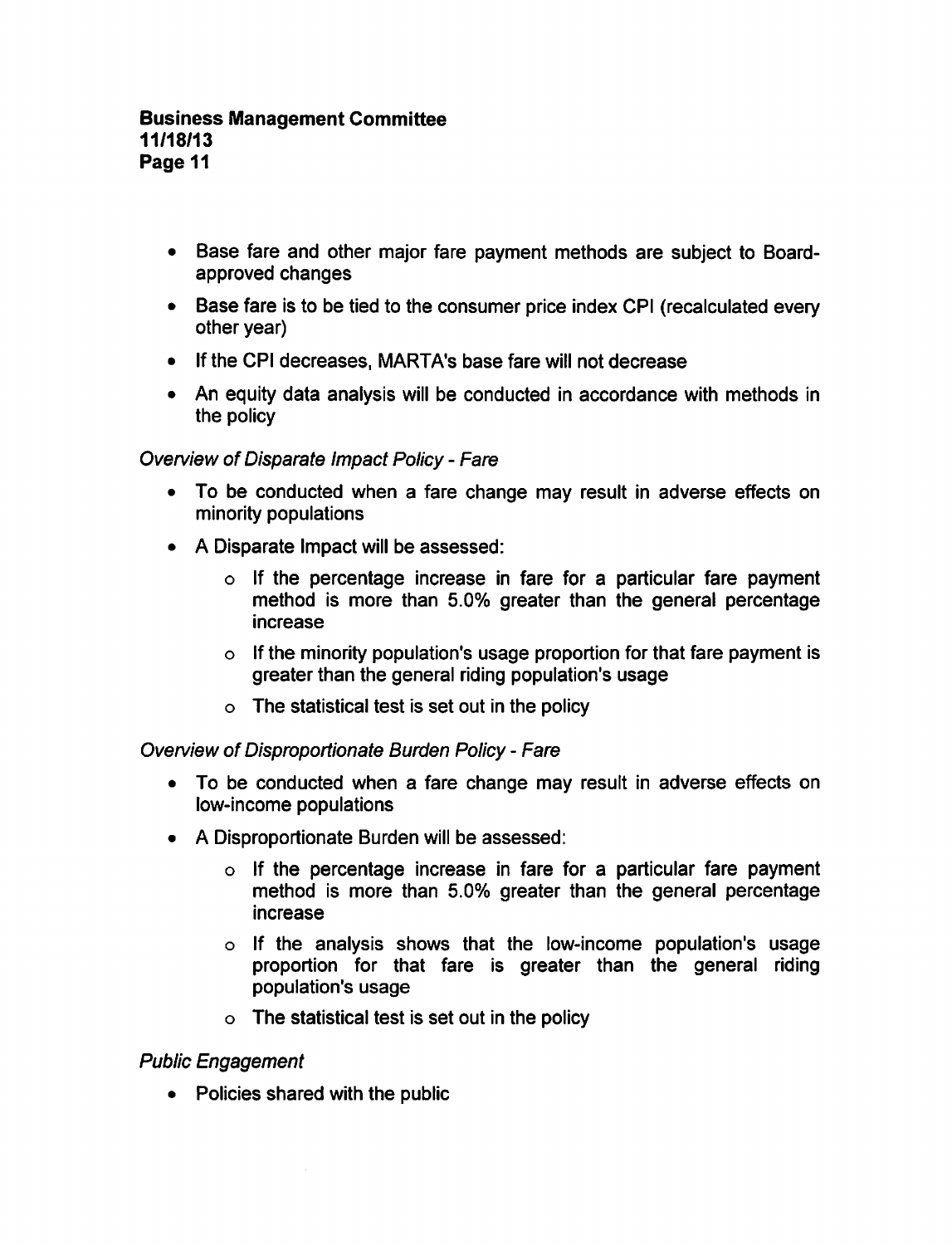- Open and interactive processes
- Broadly advertised
- Meetings, small group briefings, social media
- Printed informational materials (alternative formats)
- From late November through mid-December
- Report feedback to the Board

## **Schedule**

- Public engagement in late November to mid-December
- Report results to the Board Committee in January 2014
- Board votes on policies in February 2014

## **Briefing -Rail Station Signage**

Mr. Dunna briefed the Committee on MARTA's "On the Go" Mobile App and Electronic Rail Station Signage.

"On the Go" Mobile App

- Real-time Bus and Train arrival for both iPhone and Android apps
- Nearest bus stop location for riders
- Internal testing completed
- External testing with Georgia Tech team completed
- Will launch week of November 18th
- Android app will be available in Android Store within 1 day
- $\bullet$  iPhone app will be available in Apple Store between 1 to 2 weeks

## Electronic Rail Station Signage

- Background
	- $\circ$  July 2003 MARTA signed contract with Signpost Network
	- $\circ$  January 2010 MARTA executed agreement with Signpost extending the contract from 2014 to 2019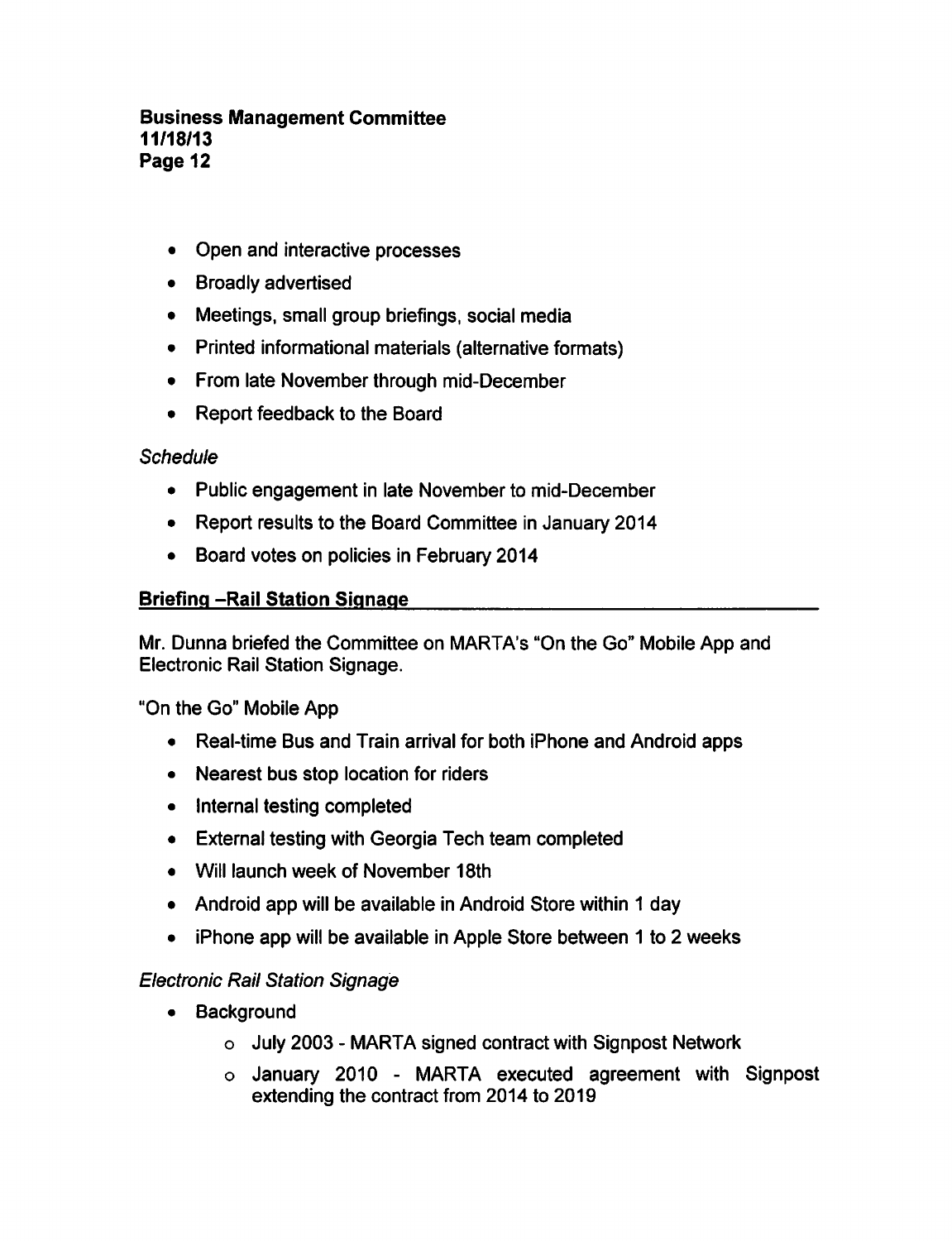- o December 2011 Signpost decided to shut down the sign operation
- o March 2012 Signpost assigned the contract to CBS Outdoor
- Existing Signs
	- LED Signs
		- Total count: 123
		- Functioning: 61
		- No advertising value
		- Manufacturer: Daktronics
	- LCD Signs
		- Total count: 24
		- Functioning: 12
		- Have advertising value
		- Manufacturer: MRI
- Assessment  $\bullet$ 
	- LED Signs
		- Components needed to fix the LED signs:
			- Modules
			- Controllers
			- Surge protector and cards
		- **Repair cost: Approximately \$150K**
		- **E** Some modules need 14 to 16 weeks lead time
	- LCD Signs
		- **I** Issues:
			- Obsolete components
			- Performance limitation with on-board mac mini
		- Repair cost: Approximately \$150K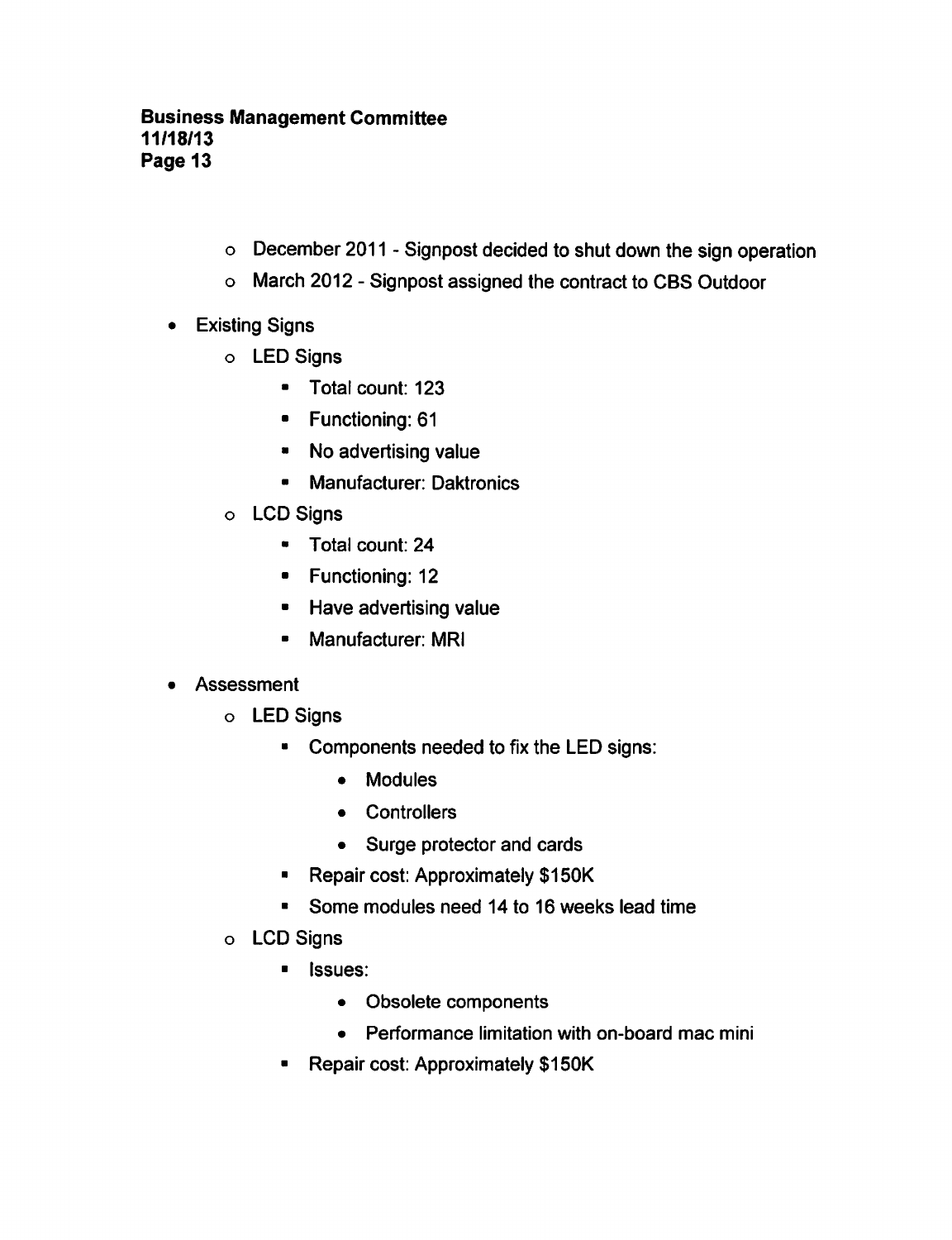- Infrastructure Improvements
	- Upgrade data communication infrastructure to the signs
	- Provide adequate power to signs
	- Determine options to replace existing back office software to push real-time information, announcement and advertisement to signs
	- Annual maintenance costs: \$200K
- Next Steps
	- $\circ$  Identify critical signs that need to be fixed
	- Issue notice to proceed to CBS Outdoor
	- o Form a task team with subject matter experts from MARTA's Technology and Operations departments and CBS Outdoor subcontractors
	- $\circ$  Start fixing critical signs

## Install Entrance Signs

- Sample entrance signage at other transit agencies:
	- At entrance
	- Above escalator
	- By Customer Service area
	- By the fare gates
	- Along high-traffic areas
- Real-Time Rail Information
	- $\circ$  Developed by MARTA's Technology staff
		- Own source code
		- Can modify
		- Synchronize with Smartphone Apps
	- Web-based
		- Can feed to all LCD signs universally as content
- Next Steps
	- Conduct survey to determine the locations of entrance signs (in progress)